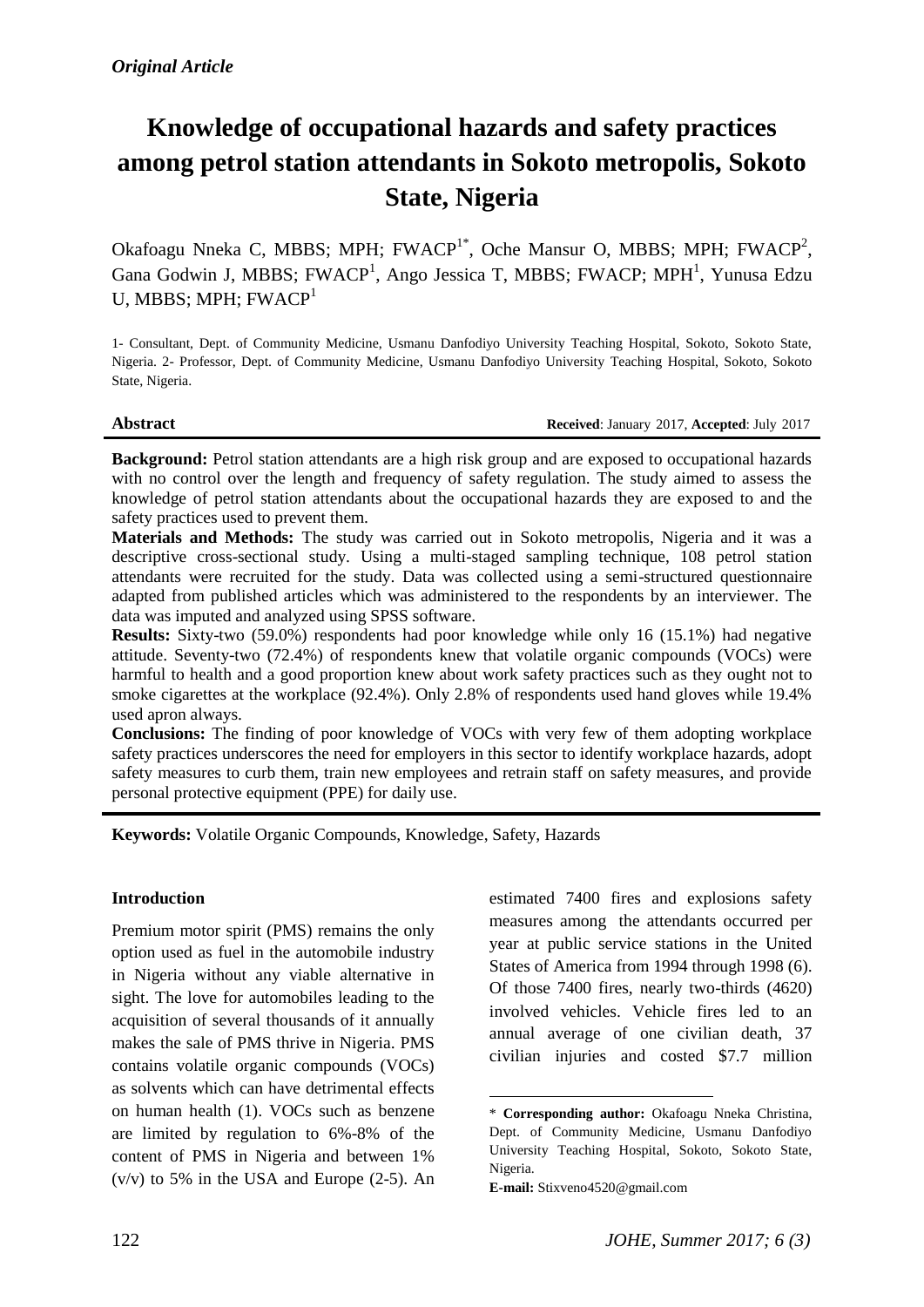damage in property (6). Petrol station attendants are a high-risk group and are directly exposed to VOCs with no control over the length and frequency of exposure despite safety regulations (7). These attendants are exposed to several occupational hazards which may limit their efficacy, efficiency and productivity. The safety of people and protection of the environment are major concerns at petrol filling stations. Petrol and other motor fuels are potentially hazardous at ambient temperatures and petrol gives off vapors which when mixed with air in appropriate proportions can burn with explosive force if ignited (8).

Safety practices depend on having good knowledge about danger and harmful effects of VOCs and safety measures put in place against them which will then translate to appropriate beliefs and attitude to the health risks associated with exposure to solvents (9, 10). Therefore, there was the need for petrol station attendants to be made aware of these adverse effects. The study aimed to assess the knowledge and attitude towards occupational hazards and safety practices among petrol station attendant.

# **Material and Methods**

The study was conducted in Sokoto metropolis in Sokoto State, Nigeria. Sokoto metropolis according to Edict 7 (1995), includes areas within 16 km radius from the race course; this therefore includes four Local Government Areas (LGA) of the state viz Sokoto North, Sokoto South, Dange-Shuni, and Wamakko Local Government Areas with total population of 937,471. In the metropolis, a hundred petrol stations can be found with eighty being functional at the time of the study and each employing an average of three petrol attendants. The petrol stations belonged to the independent and non-independent marketers. The study was a descriptive cross-sectional design. The study population consisted of petrol station attendants working at petrol pumps in functional petrol stations in Sokoto metropolis. Petrol pump workers, men or women engaged in fuel filling for at least 6 months were eligible to participate in the study. Those who were working as petrol station cashier, cleaner, clerk and customer service representative or who were involved in replacement of vehicle oil were excluded from the study.

The level of significance was set at 5% ( $\alpha$  = 0.05). The power of the study was set at  $80\% =$ 0.8**.** The sample size was determined by using the formula  $n = z^2 pq/d^2$ . An estimated proportion of 94% was used for the variable of interest in the population (level of awareness of safety measures) (11). Therefore, 108 petrol station attendants were recruited for the study after correcting for attrition. A multi-stage sampling technique was used. Using a simple random sampling technique through balloting, ten petrol stations were selected each from the four metropolitan LGAs. All the petrol station attendants in the ten petrol stations (each in the 4 metropolitan LGA) were listed. Using a systematic sampling technique, the desired number of respondents were then selected.

A structured pretested intervieweradministered questionnaire was used to assess the knowledge, attitude and safety practices of workers towards occupational hazards. The instrument was adapted from published articles with some modifications (11–14). Ten research assistants comprising medical students from Usmanu Danfodiyo University Teaching Hospital, Sokoto, interviewed the respondents after they had been trained on the objectives of the study and survey instrument. Data processing was done using SPSS software (version 20.0, IBM Corporation, Armonk, NY, USA). Quantitative variables were summarized using range, mean and standard deviation. Categorical variables were summarized using frequencies and percentages. There were 10 questions which assessed knowledge and correct answers were scored one (1) and incorrect answers and those with no response were scored nil (0) and converted to percentages. Scores were then graded as good knowledge (> 50%) and poor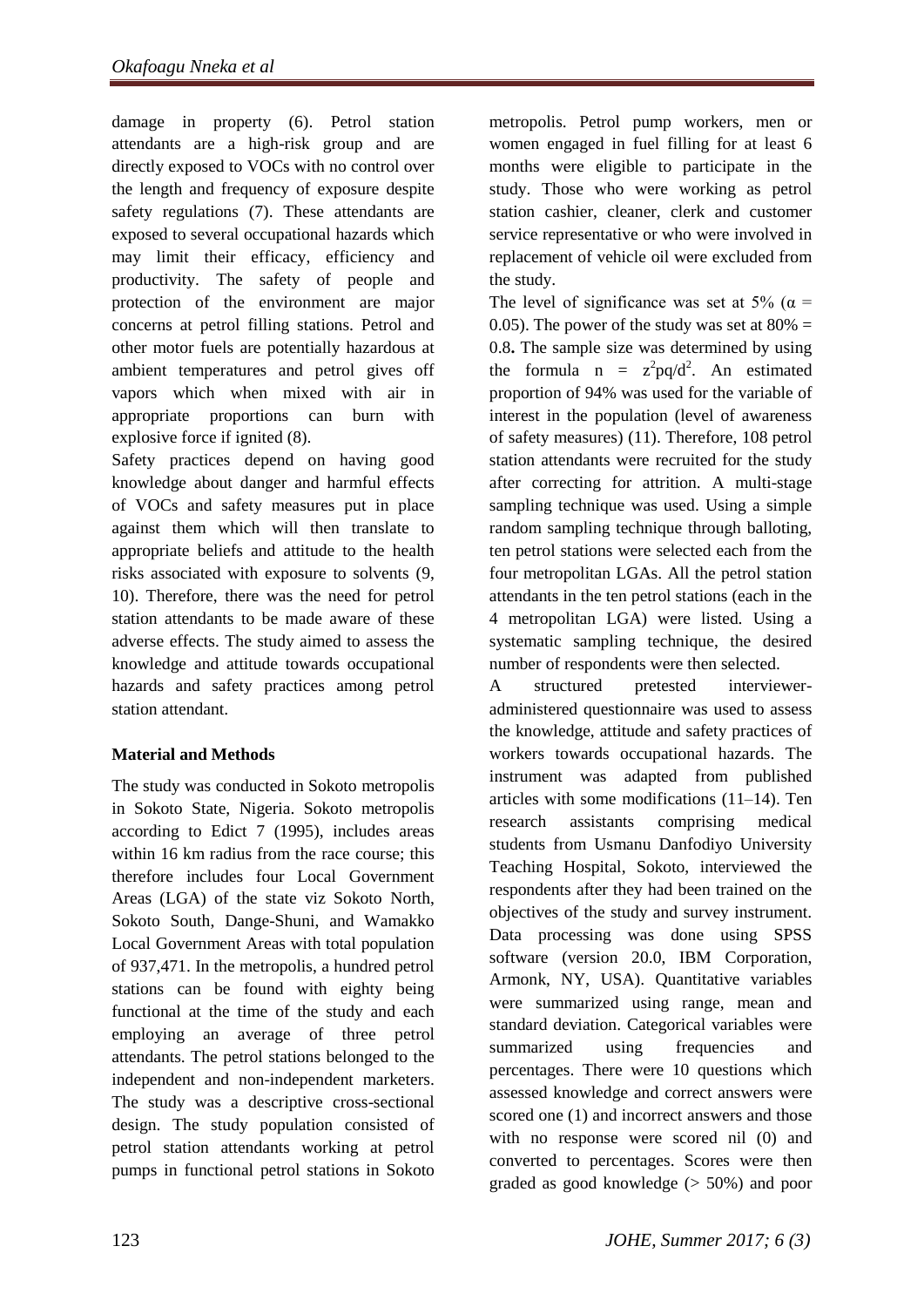knowledge  $( \leq 50\%)$ . The level of statistical significance ( $\alpha$ ) was set at P < 0.05. Ethical approval for the study was sought from the Research and Ethics Committee of Usmanu Danfodiyo University Teaching Hospital. Permission was also obtained from the association of petrol station workers in Sokoto before the study was carried out. Informed consent was obtained from the study participants after explaining the purpose of the study and assurance of confidentiality.

# **Results**

Majority of the respondents 67 (63.8%) were in the age-range 20–29 and the mean age of the respondents was  $29.15 \pm 4.76$  years. Only ten (9.5%) respondents were women; fifty-two respondents (49.5%) were single and most of the respondents ( $n = 51$ , 48.5%) had secondary level of education (Table 1).

| Table 1: Sociodemographic characteristics of respondents |                                         |                  |  |  |
|----------------------------------------------------------|-----------------------------------------|------------------|--|--|
| Variable                                                 |                                         | $n = 105$ (%)    |  |  |
|                                                          | $20 - 29$                               | 67(63.8)         |  |  |
| Age (years)                                              | $30 - 39$                               | 32(30.5)         |  |  |
|                                                          | $40 - 49$                               | 6(5.4)           |  |  |
|                                                          | Total, mean $\pm$ standard<br>deviation | $29.15 \pm 4.76$ |  |  |
| <b>Sex</b>                                               | Men                                     | 95 (90.5)        |  |  |
|                                                          | Women                                   | 10(9.5)          |  |  |
| <b>Marital</b>                                           | Single                                  | 52 (49.5)        |  |  |
| status                                                   | Married                                 | 52 (49.5)        |  |  |
|                                                          | Separated                               | 1(1.0)           |  |  |
|                                                          | Uneducated                              | 11(10.5)         |  |  |
| <b>Educational</b>                                       | Quaranic                                | 11(10.5)         |  |  |
| status                                                   | Primary                                 | 26(24.8)         |  |  |
|                                                          | Secondary                               | 51 (48.5)        |  |  |
|                                                          | Tertiary                                | 6(5.7)           |  |  |

Sixty (57.1%) of the respondents were temporarily employed and 98 (93.3%) had worked for 10 years and below. Majority 81 (77.1%) worked for 6–7 days in a week while 53 (50.5%) worked for greater than 8 hours in a day.

Sixty-two (59.0%) respondents had poor all round knowledge on occupational hazards seen in their workplace while 43 (40.9%) had good knowledge. The mean knowledge score was found to be  $48.21 \pm 21.05$  (Table 2).

| Table 2: Respondents' knowledge of occupational hazards |                   |  |  |  |
|---------------------------------------------------------|-------------------|--|--|--|
| <b>Grading of knowledge score</b>                       | $n = 105$ (%)     |  |  |  |
| $\leq 50\%$ (poor knowledge)                            | 62(59.0)          |  |  |  |
| $> 50\%$ (good knowledge)                               | 43 (40.9)         |  |  |  |
| Mean $\pm$ standard deviation                           | $48.21 \pm 21.05$ |  |  |  |

Seventy-six (72.4%) of respondents knew that VOCs were harmful to health, 71.4% knew that they ought to use personal protective

equipment (PPE) during their work shift, 80% knew workers needed to be given protective guidelines on VOCs (Table 3).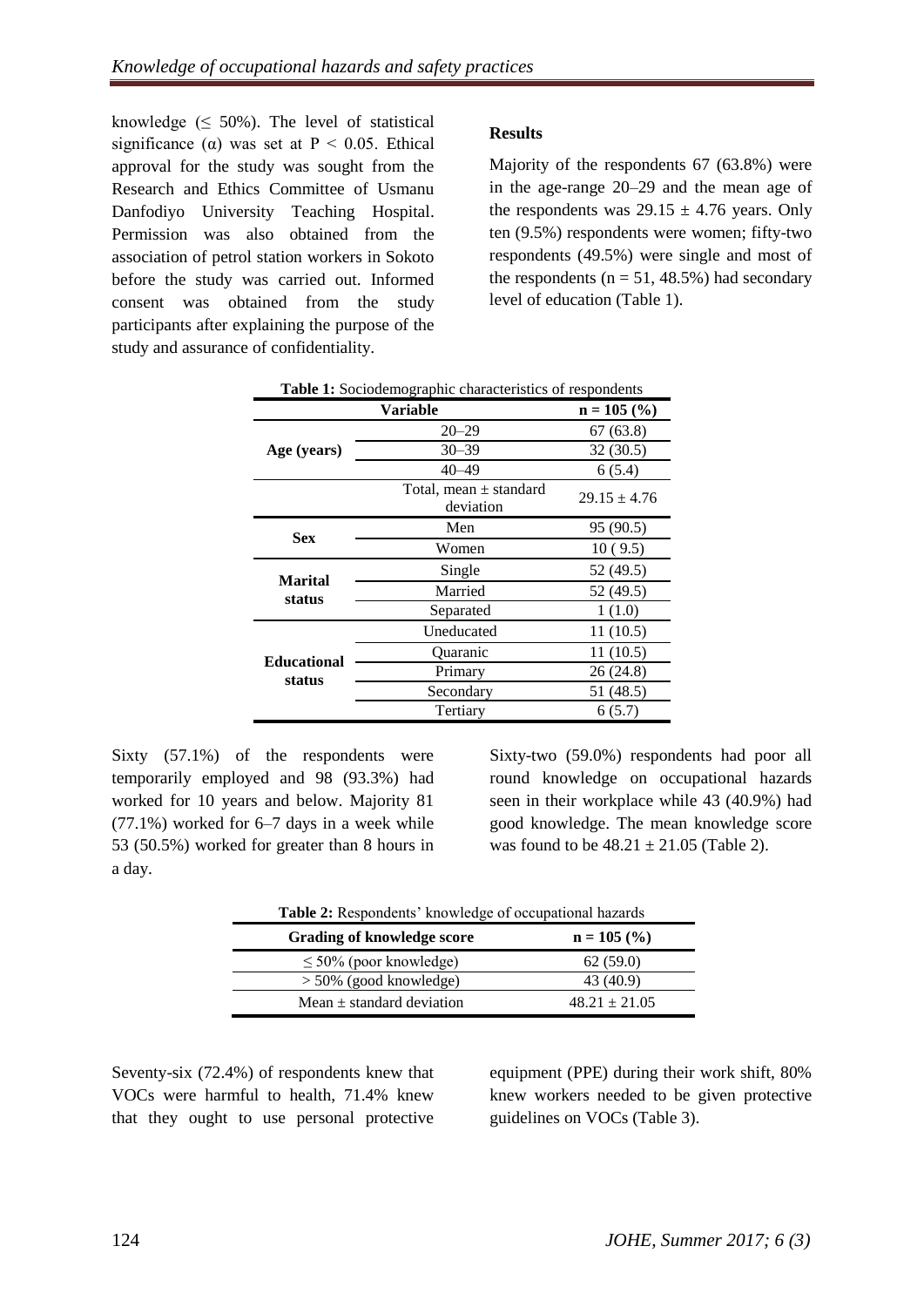|                                                   | $n = 105$ (%) |                |
|---------------------------------------------------|---------------|----------------|
| <b>Variables</b>                                  | <b>Yes</b>    | N <sub>0</sub> |
| Exposure to VOCs is harmful to health             | 76 (72.4)     | 29(27.6)       |
| Should workers have protective guidelines on VOCs | 84 (80.0)     | 21(20.0)       |
| Should workers use PPE during shift work          | 75 (71.4)     | 30(28.6)       |
| Should workers be trained on using PPE            | 60(57.1)      | 45 (42.9)      |
| Should workers wash hands during work shift       | 83 (79.0)     | 22(21.0)       |
| Should workers not eat or drink in workplace      | 58 (55.2)     | 47 (44.8)      |

**Table 3:** Respondents' attitude to workplace hazards

VOCs: Volatile organic compounds; PPE: Personal protective equipment

A good proportion observed work safety practices such as they ought not to smoke cigarettes at the workplace (92.4%), wash, bath and change clothes immediately after work (81%), no eating or drinking (46.7%, Table 4). Only 2.8% of respondents used hand gloves and same proportion used boots always

while 19.4% used apron always. None of the respondents neither used eye goggles nor respiratory mask always. Reasons for not using PPE included that the equipment were not available (57.1%), workers not aware of them (22.9%) and they cause discomfort (15.7%).

| <b>Table 4:</b> Respondents' work safety practices        |               |                |  |  |
|-----------------------------------------------------------|---------------|----------------|--|--|
| <b>Variables</b>                                          | $n = 105$ (%) |                |  |  |
| <b>Work safety practices</b>                              | Yes           | N <sub>0</sub> |  |  |
| Wash hands before eating or drinking at work              | 87 (82.9)     | 18(17.1)       |  |  |
| Wash, bath and change clothes after work                  | 85 (81.0)     | 20(19.0)       |  |  |
| Do not eat or drink while working                         | 49 (46.7)     | 56 (53.3)      |  |  |
| Do not light a match or smoke close to VOCs               | 97 (92.4)     | 8(7.6)         |  |  |
| Ensure car engines are switched off while dispensing VOCs | 83 (79.0)     | 22(21.0)       |  |  |
| Ensure good nozzle handling                               | 81(77.1)      | 24 (22.9)      |  |  |
| Do not answer cell phone while dispensing VOCs            | 40(38.1)      | 65(61.9)       |  |  |
| Use or wear PPE while dispensing VOCs                     | 36 (34.3)     | 69(65.7)       |  |  |

VOCs: Volatile organic compounds; PPE: Personal protective equipment

#### **Discussion**

The age of respondents ranged from 20 to 46 years with a mean of 29.15 years which is similar to a study in southern Brazil where respondents had an average age of 30.25 years (12). About 90.5% of respondents were men, this was not surprising considering that PSA is predominantly a male dominated occupation in Nigeria which is similar to findings in Ile-Ife where 72% of respondents were also men  $(11)$ . Similarly the south Brazil study also showed that 90.5% of respondents were men (12). Our study showed same proportion of singles and married (49.5% each) while the south Brazilian study showed a slight preponderance of the single (52%) compared to the married (43.9%) (12). Our study also showed that 79%

of respondents had at least some form of formal education while all respondents from a similar study in Ile-Ife had at least primary education (12). This may be explained by the fact that the primary school enrolment and completion rates are much higher in southern Nigeria where Ile-Ife is located compared to northern Nigeria where this study site is located. Only 6.7% of respondents have worked for more than 10 years at this occupation compared to 54% in a similar study in Thailand (13).

Only about 41% of respondents had good all round knowledge of occupational hazards present in the workplace. This is similar to a study in Thailand which found that only 34.1% had good knowledge towards hazards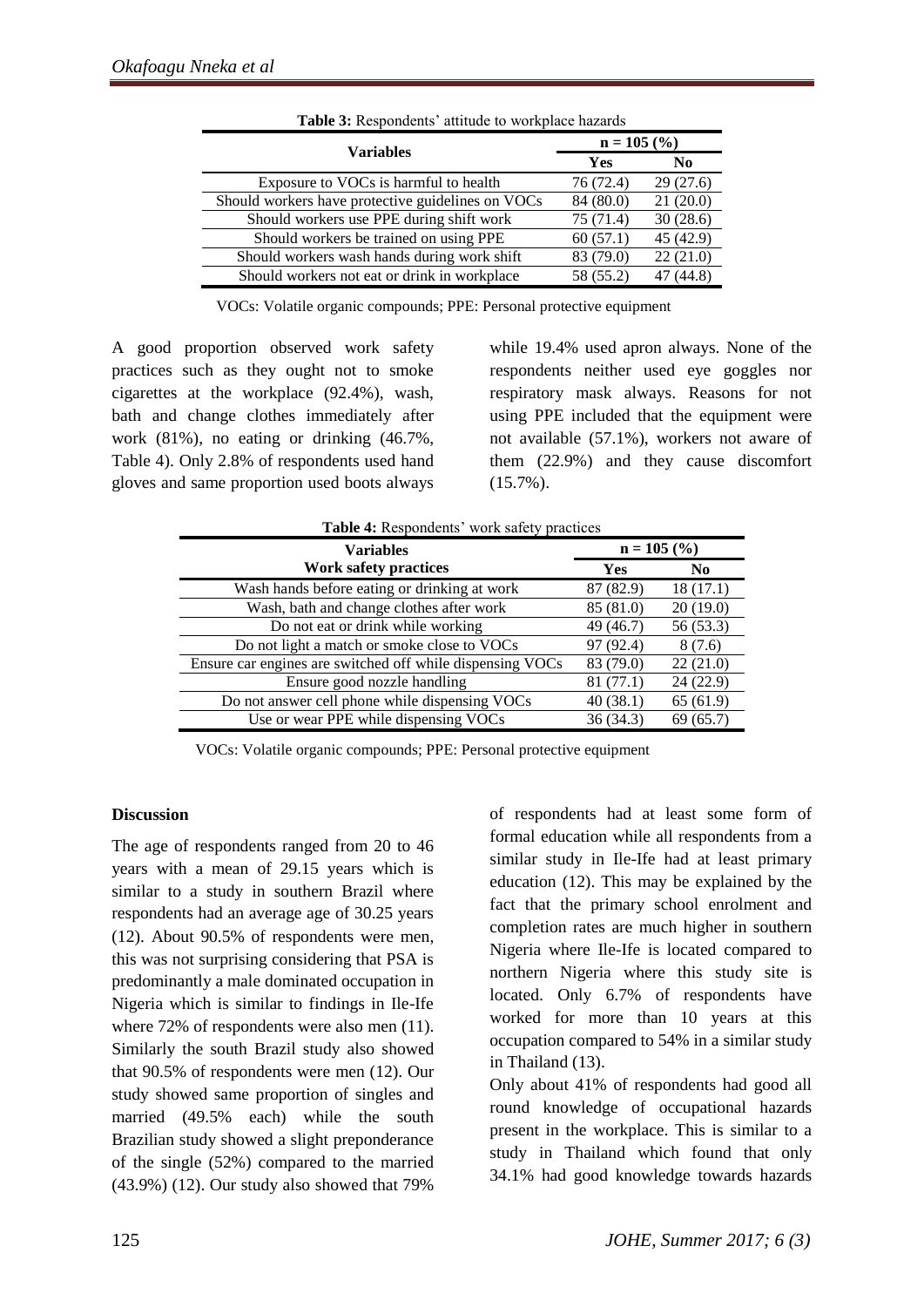(13). The study also showed that the older respondents had better knowledge about these hazards compared to the younger respondents. This may largely be due to the fact that the older respondents were largely those who had worked for more than 10 years on the job. Although higher educational attainment did not lead to better knowledge of the workplace hazards among respondents, longer work experience appeared to.

A good proportion of respondents were aware of work safety practices such as the harmful effects of VOCs on health (72.4%) and the need to use PPE while at work (71.4%); however, only 19.4% of them had an apron, only 2.8% had hand gloves and boots while none had face mask or eye goggles. This finding is not too different from that seen in a study in Gaza strip where 14.3% of respondents wore overalls, 28.6% used gloves, 2.9% wore goggles, 9.5% used respiratory mask and 1.0% wore special boots (14). The main reason given for non-usage of PPE was their non-availability which differs from a study in Thailand where the feeling of discomfort and unease while wearing PPE was the main reason for non-usage (12). This brings to the fore the role of safety regulatory agencies before certification of PMS service stations.

# **Conclusion**

These findings further highlight the severity of the risks associated with this profession and underscores the need for employers in this sector to identify workplace hazards, put up safety measures to curb them, train new employees and continuously do on the job training and retraining of staff on safety measures at the workplace and provide PPE for daily use.

# **Acknowledgement**

The study acknowledges the executives of the association of Petrol marketers in Sokoto metropolis for their cooperation in conducting this study.

### **Conflict of interests:** None declared.

#### **References**

- 1. Brautbar N, Williams J. Industrial solvents and liver toxicity: risk assessment, risk factors and mechanisms. Int J Hyg Environ Health 2002; 205(6):479-91.
- 2. Wallace L. Environmental exposure to benzene: an update. Environ Health Perspect 1996; 104(Suppl 6):1129-36.
- 3. Menkes DB, Fawcett JP. Too easily lead? Health effects of gasoline additives. Environ Health Perspect 1997; 105(3):270-3.
- 4. Brief RS, Lynch J, Bernath T, Scala RA. Benzene in the workplace. Am Ind Hyg Assoc J 1980; 41(9):616-23.
- 5. Guldberg PH. Gasoline and vapor exposures in service station and leaking underground storage tank scenarios. J Expo Anal Environ Epidemiol 1992; 2(1):97-107.
- 6. National Fire Protection Association's Special Data Information Package. Fires in or at Service Stations and Motor Vehicle Repair and Paint Shops [Internet]. 2016 [cited 2016 Nov 14]. Available from: http://www.nfpa.org/assets/files
- 7. Chiabhlaem T. Occupational Health and Safety (Thailand) [Internet]. 2011 [cited 2016 Dec 3]. Available from: [http://thongchai99.wordpress.com](http://thongchai99.wordpress.com/)
- 8. Health and Safety Executive. Dispensing Petrol: Assessing and controlling the risk of fire and explosion at sites where petrol is stored and dispensed [Internet]. 2002 [cited 2017 Feb 12]. Available from:
- <http://www.hse.gov.uk/press.Assessed> 9. Keretetse GS, Laubscher PJ, Du Plessis JL, Pretorius PJ, Van Der Westhuizen FH, Van Deventer E, et al. DNA damage and repair detected by the comet assay in lymphocytes of African petrol attendants: A pilot study. Ann
- Occup Hyg 52(7):653-62. 10. Wiwanitkit V. Classification of risk occupation for benzene exposure by urine trans-muconic acid level. Asian Pac J Cancer Prev 2006; 7(1):149-50.
- 11. Afolabi OT. Assessment of safety practices in filling stations in Ile-Ife; South-Western Nigeria. Journal of Community Medicine and Primary Health Care 2011; 23(1-2):9-15
- 12. Cezar-Vaz MR, Rocha LP, Bonow CA, da Silva MRS, Vaz JC, Cardoso LS. Risk perception and occupational accidents: A study of Gas station workers in Southern Brazil. Int J Environ Res Public Health 2012; 9(7):2362-77.
- 13. Langkulsen U, Vichit-Vadakan N, Taptagaporn S. Safety and health in the petrochemical